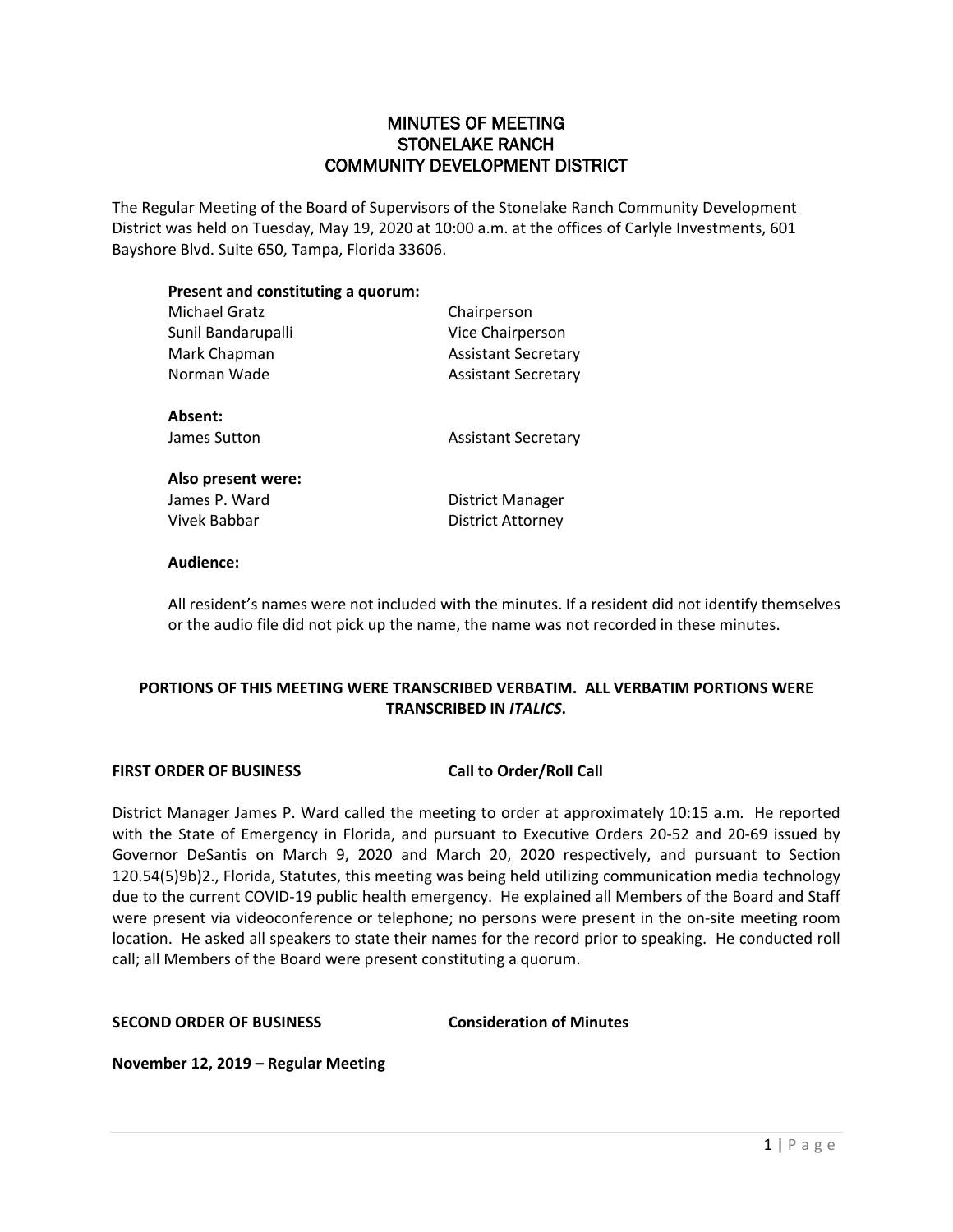Mr. Ward asked if there were any additions, corrections, or deletions for the November 12, 2019 Regular Meeting Minutes. Hearing none, he called for a motion.

> **On MOTION made by Mr. Michael Gratz, seconded by Mr. Sunil Bandarupalli, and with all in favor, the November 12, 2019 Regular Meeting Minutes were approved.**

**THIRD ORDER OF BUSINESS Consideration of Acceptance of Audited Financial Statements**

# **Consideration of acceptance of the Audited Financial Statements for the year ended September 30, 2019**

Mr. Ward reported the Auditor was not present today; therefore, the Board could defer this Item. He noted the Board was only accepting these Audited Financial Statements for purposes of inclusion in the record. He explained the Audit was completed on January 17, 2020 and was filed with the Auditor General, the Department of Banking and Finance and any other appropriate agency. He stated the Financial Statements were consistent with what was received in prior years; the Auditors have given the District a "clean opinion" which meant there were no deficiencies or problems noted of record. He stated the Board could accept the Audited Financial Statements or defer this Item until the next meeting.

*Mr. Michael Gratz: I have historically reviewed the Financial Statements and have again this year as my background is in public accounting and they are fine by me. They are consistent with the prior year. Again, it is a clean opinion. There were no negative comments on the last page of the report to management. So, I feel like to expedite the process, unless the other Board Members vote against it, I will make a motion to approve the Audited Financial Statements dated September 30, 2019, as presented and prepared by Grau and Associates.* 

> **On MOTION made by Mr. Michael Gratz, seconded by Mr. Sunil Bandarupalli, and with all in favor, the Audited Financial Statements were accepted for purposes of inclusion in the record.**

**FOURTH ORDER OF BUSINESS Consideration of Resolution 2020-2**

**Consideration of Resolution 2020-2 Approving the Proposed Fiscal Year 2021 Budget and setting a Public Hearing for Tuesday, August 18, 2020 at 10:00 A.M. at the offices of Lake Lodge 10820 Eagle Roost Cove, Thonotosassa, Florida 35592**

Mr. Ward stated the primary purpose of today's Meeting was to start the Budget process for Fiscal Year 2021 which would begin on October 1, 2020 and end on September 30, 2021.

*Mr. Ward: There are two parts to this Budget for the Board Members who are new, and I'm telling Mike old information. The first part is what we call the General Fund. It handles the general administrative operations of the District itself, the assessment rate contemplated for Fiscal Year 2021 is \$301.76. The assessment rate for the Fiscal Year 2020 is \$296.84. There are really not many changes to the Operating*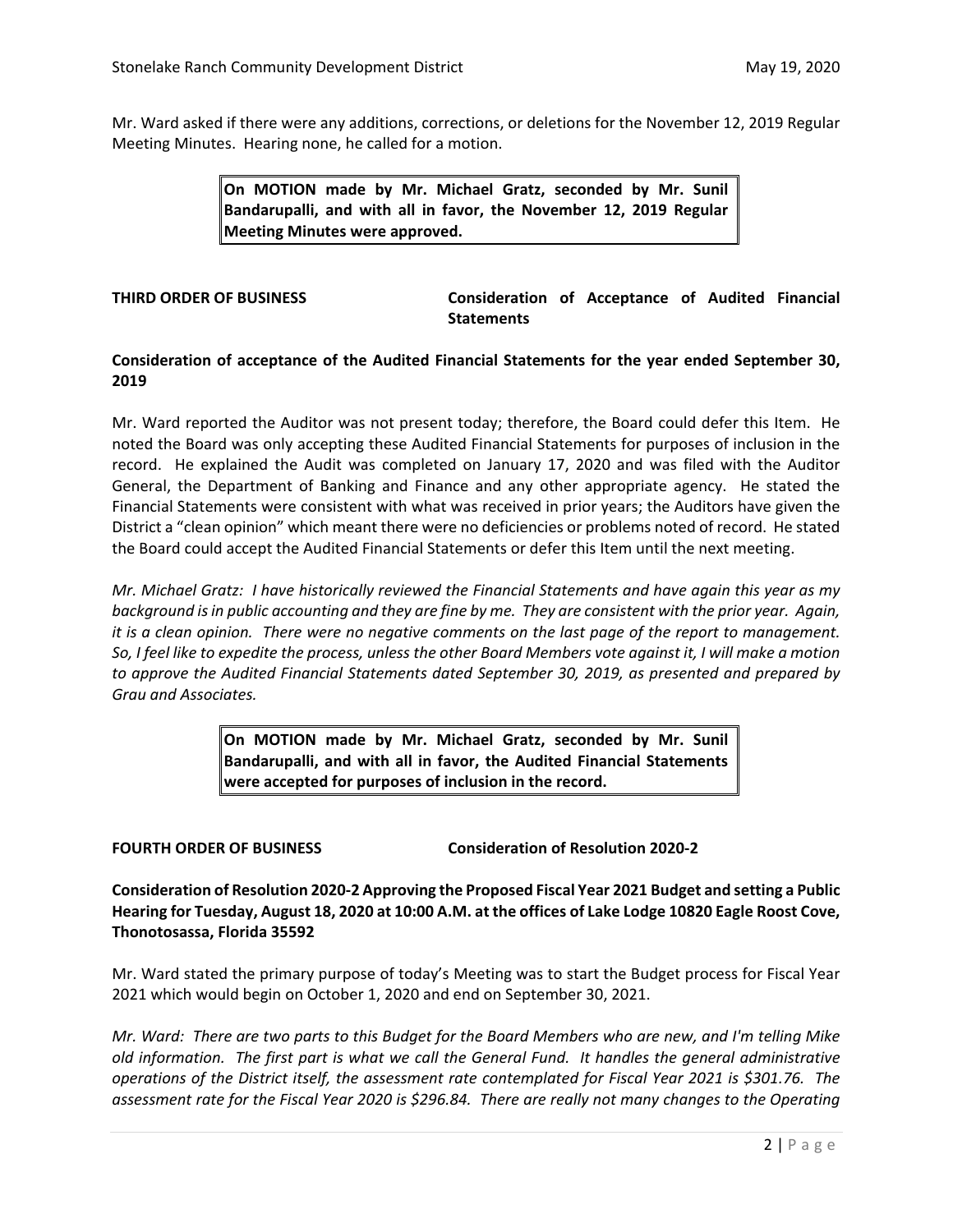*Budget whatsoever, a few minor operating increases. The second budget is what we call the Debt Service Budget and this is the budget that does two things: It pays the principle and interest on the Series 2004 Bonds, which I know we had a rather lengthy discussion about at your last meeting, and it also pays the principle and interest due to Stonelake Ranch LLC for costs that were incurred by the District that were above and beyond that was being financed through the 2004 Bonds. The assessment rate for last year was \$1,724.18. The assessment rate for this coming year is \$1,724.55. It's basically consistent. The last page of the Budget gives you a comparison of what was paid last year versus this year. The debt outstanding going into next year will decrease slightly to \$14,922.48 as of October of this year and it's \$14,962.96 in the current period, so it's a slight reduction for your budget.* He asked if there were any questions.

*Mr. Mike Gratz: I will probably send it to you before the end of the Meeting. Mr. Sutton asked that I prepare a letter and you would be the best person to circulate it as you know which lots have balances and which ones do not. The purpose was the interest is 5.9%. there may be certain residents who would prefer to pay it off and only have the assessment of the operation, the \$301.76, and no longer have the assessment for the debt service. Again, I'm about halfway letter. I'll send it off to you for comment and then send it off to Mr. Sutton so that if he agrees we will go ahead and issue to the residents who have debt service on their lots. I would have to say that most of the residents that would not have debt service that was probably because they purchased their lot and the agreement on purpose was the developer paid off that lot as part of the purchase agreement. So, I think our last meeting was pre-coronavirus. I don't know if there is a change in sentiment or not, but there was, at least time originally, a desire to give the residents an opportunity. One of the things about this letter Jim, there have to be certain things you fill like what date you would have to receive these funds. You report this to the county tax assessor sometime in July is that correct?*

*Mr. Ward: I do report a little later than that, but July 1 is really the deadline to make the November 1*  payment for residents. We do the certification in the latter part of the July, so it's a few weeks to get that *worked on, so July 1 is really the deadline.* 

*Mr. Gratz: Can you make it the 15th as I'm a little late getting this out. I think most people will respond ahead of time.* 

*Mr. Ward: Absolutely.*

*Mr. Gratz: Okay, I'm going to send this off to you to embellish how they would pay this off, because it's really coming from you anyway.* 

*Mr. Mark Chapman: So, how would that work if we approve a budget, but then we had 20 people who have – I guess they would no longer be assessed, but everybody else would still have the same debt service. It would be a little bit higher, but I guess in the long run it would all equal out because the next year it would just be lower.* 

*Mr. Ward: It's a debt service budget, so this happens anyway in mid-year. The Budget will be what it is, but the assessment rate, I'm not going to change it at this point. The hardest part is, if I get the money in, making sure it doesn't go on the roll. The rest of it is easy.*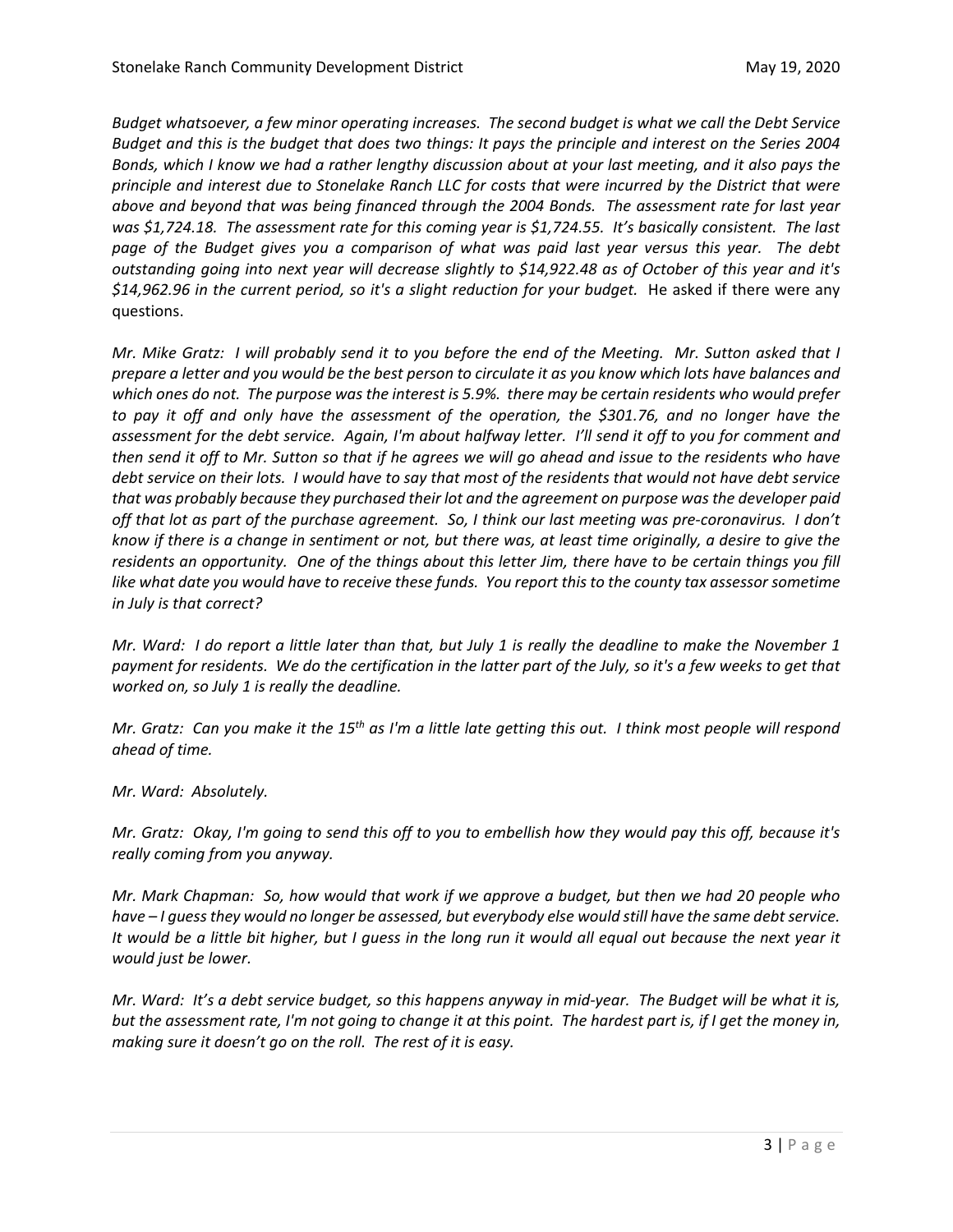*Mr. Chapman: If you do the assessment comparisons and by and large there are no major changes, and again when you prepare them from one year to the next, I think a part of what you try to do is keep it as consistent a number as possible so that way there are no large fluctuations.* 

*Mr. Ward: That is exactly what we do here. The Public Hearing is set for Tuesday, August 18, 2020 at 10:00 a.m. at the Lake Lodge 10820 Eagle Roost Cove, Thonotosassa, Florida 35592. We may or may not be in a State of Emergency in August. The Governor has extended the Order I think through the end of July.* 

Mr. Vivek Babbar agreed.

*Mr. Ward: If he extends it more, we will do the Meeting by video conference. If not, you will see my smiling face at Stonelake Ranch in August.* 

> **On MOTION made by Mr. Michael Gratz, seconded by Mr. Mark Chapman, and with all in favor, Resolution 2020-2 was adopted, and the Chair was authorized to sign.**

### **FIFTH ORDER OF BUSINESS Staff Reports**

# **a) Attorney**

*Mr. Vivek Babbar: My name is Vivek Babbar. I go by "V" to make it easy for folks. I've been with the firm Straley Robin Vericker for over six years now. We have been your District Counsel since the formation of the District; however, the District doesn't need a lot of services at this point in time. We don't necessarily do a lot, except for the Debt Service payment as Jim has alluded to earlier. When we are needed, we introduce ourselves or if we want to say hello. Obviously there have been some new Board Members, so we wanted to take the opportunity to let you guys know that we're out here an we are here in case Jim or the Board needs us to advise or counsel on anything. Jim is an excellent resource and he should be your first contact for any questions or concerns about the District, and if it needs to be escalated to us for any complication or legal interpretation, we certainly can provide those services. But, as you saw with your Budget, we have a pretty administrative function for the District at this point and therefore we don't want to incur additional expenses for the Board or the residents. That's why we recommend, and we work with Jim closely to make sure that he's the point of contact and we are only here if you need us. We did have, on page 49 of the digital Agenda, there is the legislative update. It's pretty straightforward. Obviously on the first item really would impact this District to any extent, but that's a nice reduction in what's required to be on our website, so going forward we might not have as much cost for the website or remediation. The other two items don't really apply to the District. Again, if there are any questions about the memos that Jim had sent out, he can address it. I just wanted to make sure the Board was aware from the public records law, the Sunshine Law that we discussed at length at the last meeting. The ethics laws, things of that nature, to provide a resource to you in case you got a little bit bored or wanted something to fall asleep with, a little legal analysis. I apologize for the wordiness of it. Again, we're here as a resource for the Board, but we work closely with Jim's office to make sure everything is up to snuff and I charge the District of the residents' access fees. That's all I have for the Board.*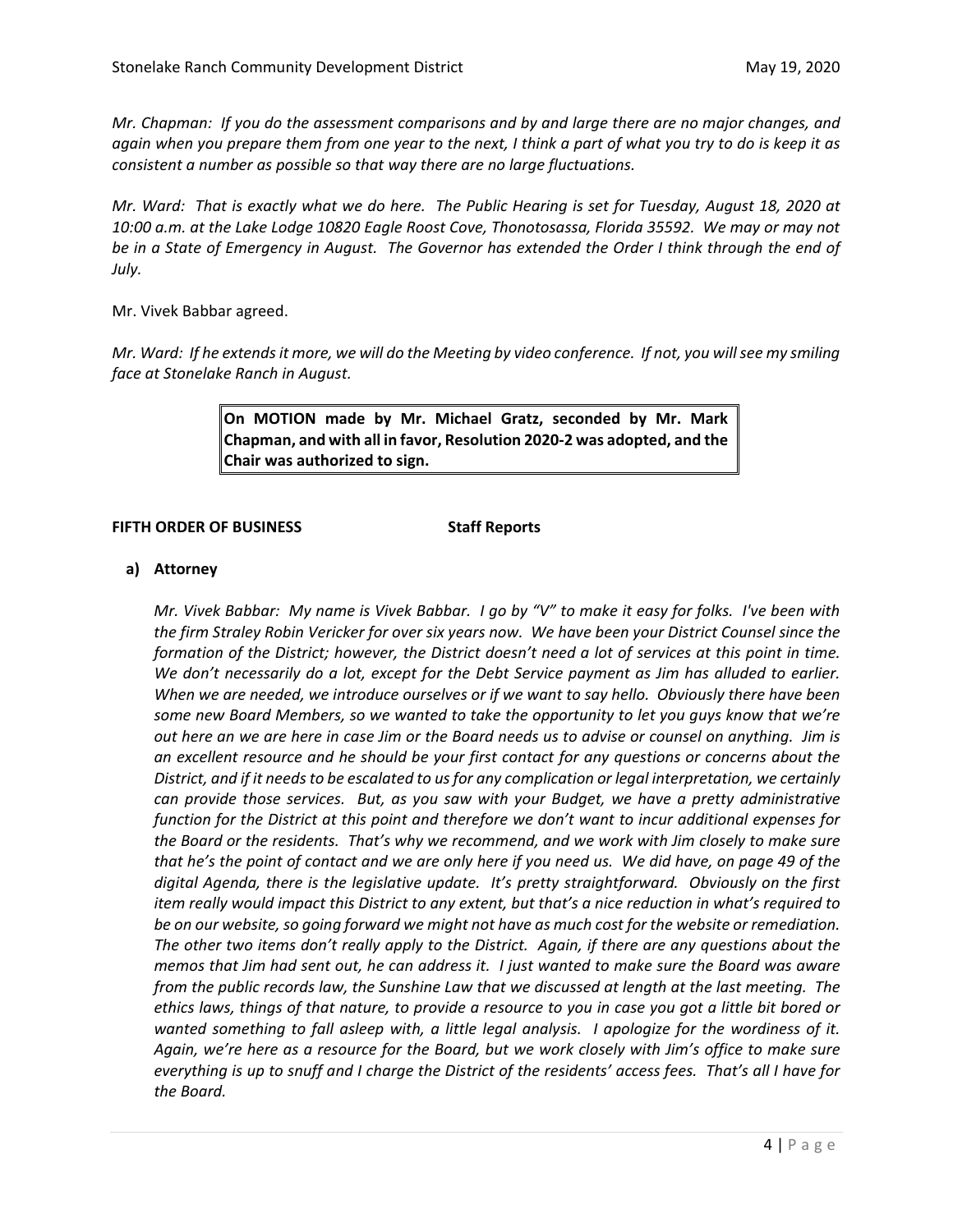Mr. Ward asked if there were any questions; there were none.

# **b) Engineer**

There was no Engineer Report.

# **c) Manager**

I.Report on the Number of Registered Voters in the District as of April 24,2020 II.Financial Statements ending October 31, 2019 (unaudited) III.Financial Statements ending November 30, 2019 (unaudited) IV.Financial Statements ending December 31, 2019 (unaudited) V.Financial Statements ending January 31, 2020 (unaudited) VI.Financial Statements ending February 29, 2020 (unaudited) VII.Financial Statements ending March 31, 2020 (unaudited) VIII.Financial Statements ending April 30, 2020 (unaudited)

*Mr. Ward: There is a requirement in the Statute that the Supervisor of Elections in the County in which the District is located, which is obviously Hillsborough, they report to us each year the number of registered voters within the District. It will come into effect when you hit two thresholds. First is six years from the date of establishment which you have met that threshold. And the second is you hit 250 qualified electors. As of April 15, 2020 you have 227 qualified electors and what it means is when you hit that 250 registered electors in the District you will begin to transition the Board to a qualified elector based election. Since you didn't hit it this year, the earliest this would happen will be 2022. 2022 would be the next election cycle. I will report this to you every year. There is no action actually required from the Board. It is reported to you as a matter of record.* He asked if there were any questions; there were none.

## **SIXTH ORDER OF BUSINESS Supervisor's Requests and Audience Comments**

There were no Supervisor's Requests. There were no members of the public on the phone; therefore, there were no audience comments.

Mr. Gratz asked if Mr. Ward received the email which contained the draft letter he spoke about earlier in the meeting. Mr. Ward responded in the affirmative.

Mr. Gratz asked if Mr. Ward would please review the letter, so the letter could be issued as soon as possible. Mr. Ward responded he would review the letter immediately following the meeting.

# **SEVENTH ORDER OF BUSINESS Adjournment**

Mr. Ward adjourned the meeting at approximately 10:35 a.m.